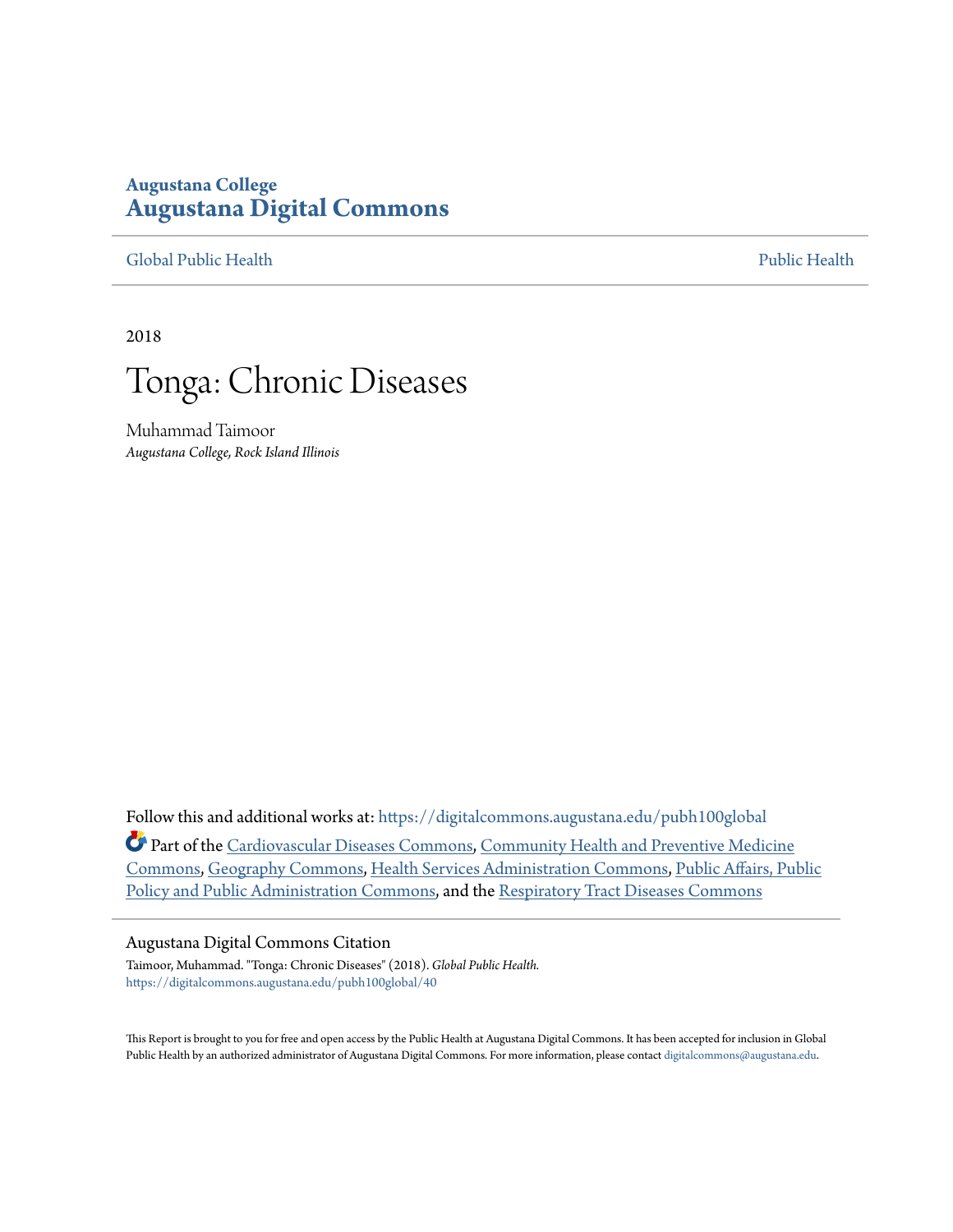$\mathbf{\overline{1}}$ 

 $\Gamma$ 

## **Tonga: Chronic diseases**



| Location on map            | apua New Guine<br>Fonga<br><b>Vew Zealand</b><br>Australia<br>https://www.virtualoceania.net/tonga/maps/oceania-tonga.shtml                                                                                                                                                                                                                                                                                                                                                                                                                                                                                                                                                                                          | Tonga is an Archipelago in the<br>South Pacific Ocean south of<br>Samoa. |
|----------------------------|----------------------------------------------------------------------------------------------------------------------------------------------------------------------------------------------------------------------------------------------------------------------------------------------------------------------------------------------------------------------------------------------------------------------------------------------------------------------------------------------------------------------------------------------------------------------------------------------------------------------------------------------------------------------------------------------------------------------|--------------------------------------------------------------------------|
| <b>Population</b>          | Total population: 107,122 in 2010.<br>96.6% of people in Tonga are local nationals. 1.7% are Euromericans, 1.0% are<br>European and the rest makes up the 0.7% of the total population.<br>Religion: The Free Wesleyan Church of Tonga is the established religion in<br>Tonga.                                                                                                                                                                                                                                                                                                                                                                                                                                      |                                                                          |
| <b>Political structure</b> | King is the Head of State and the Commander-in-Chief of the Armed Forces.<br>Prime minister is appointed by King from among the members of the parliament.<br>The first-past-the-post electoral system is applied. The Legislative Assembly of<br>Tonga has up to 30 members, of which 17 are directly elected by first-past-the-<br>post voting from single-member constituencies. All Tongan citizens aged at least<br>21, other than noble title holders and members of the Royal Family who hold<br>noble titles, are entitled to elect the people's representative for their constituency.<br>Tonga is divided into seventeen single-member constituencies for the election of<br>the people's representatives. |                                                                          |

## **Major challenges faced by Tonga:**

- Political corruption.
- Geographic depression, isolation, and limited resources provide a narrow economic base.
- Decaying infrastructure.
- Low economic status.

Muhammad Taimoor PUBH-100-03 Dr. Rebecca Heick